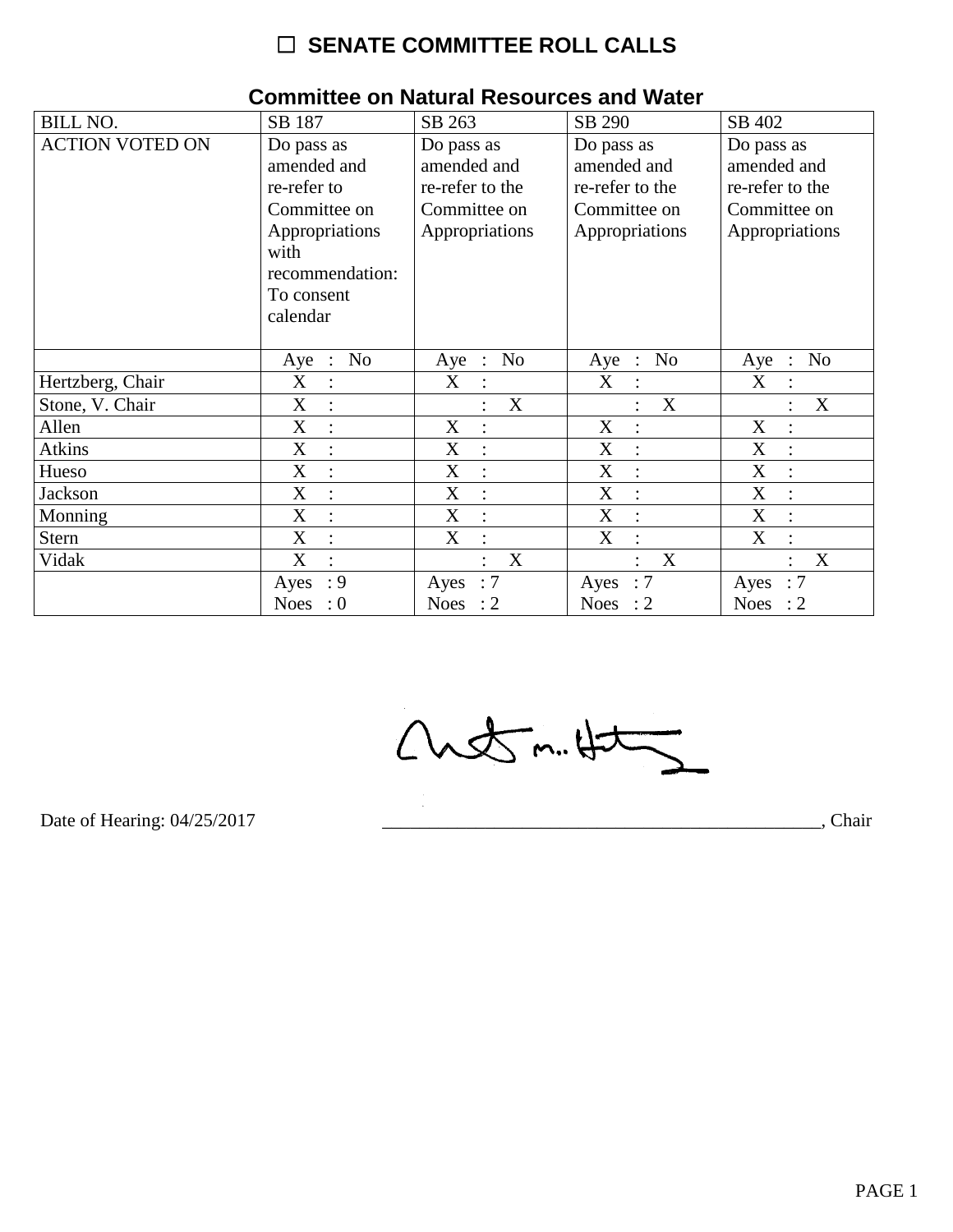# $\Box$  SENATE COMMITTEE ROLL CALLS

| <b>BILL NO.</b>        | SB 465                                                                | SB 474                                                           | SB 667                                                           | SB 704                                                                                                        |
|------------------------|-----------------------------------------------------------------------|------------------------------------------------------------------|------------------------------------------------------------------|---------------------------------------------------------------------------------------------------------------|
| <b>ACTION VOTED ON</b> | Do pass as<br>amended and<br>re-refer to the<br>Committee on<br>Rules | Do pass and<br>re-refer to the<br>Committee on<br>Appropriations | Do pass and<br>re-refer to the<br>Committee on<br>Appropriations | Do pass and<br>re-refer to the<br>Committee on<br>Appropriations<br>with the<br>recommendation:<br>To consent |
|                        | N <sub>o</sub><br>$\cdot$ :                                           | No                                                               | N <sub>o</sub>                                                   | calendar<br>N <sub>o</sub>                                                                                    |
|                        | Aye                                                                   | Aye<br>$\mathbb{R}$                                              | Aye<br>$\mathbb{R}$                                              | Aye<br>$\ddot{\cdot}$                                                                                         |
| Hertzberg, Chair       | X<br>$\ddot{\cdot}$                                                   | X<br>$\ddot{\cdot}$                                              | X                                                                | X                                                                                                             |
| Stone, V. Chair        | X                                                                     | X<br>$\ddot{\cdot}$                                              | X                                                                | X                                                                                                             |
| Allen                  | X                                                                     |                                                                  | X<br>$\ddot{\cdot}$                                              | X<br>$\ddot{\cdot}$                                                                                           |
| <b>Atkins</b>          | X<br>$\vdots$                                                         | X<br>$\ddot{\cdot}$                                              | X<br>$\vdots$                                                    | X                                                                                                             |
| Hueso                  | X<br>$\ddot{\cdot}$                                                   | X<br>$\ddot{\cdot}$                                              | $\boldsymbol{X}$                                                 | X                                                                                                             |
| Jackson                | X<br>$\ddot{\cdot}$                                                   |                                                                  | X<br>$\ddot{\cdot}$                                              | X<br>$\bullet$                                                                                                |
| Monning                | X                                                                     | X<br>$\ddot{\cdot}$                                              | X<br>$\ddot{\cdot}$                                              | X                                                                                                             |
| <b>Stern</b>           | $\boldsymbol{\mathrm{X}}$                                             | X<br>$\ddot{\cdot}$                                              | $\boldsymbol{\mathrm{X}}$                                        | X                                                                                                             |
| Vidak                  | X                                                                     | $\mathbf X$<br>÷                                                 | X<br>$\ddot{\cdot}$                                              | X                                                                                                             |
|                        | $\therefore 7$<br>Ayes                                                | $\therefore$ 5<br>Ayes                                           | $\therefore 7$<br>Ayes                                           | : 9<br>Ayes                                                                                                   |
|                        | Noes : $2$                                                            | Noes : $2$                                                       | Noes : $2$                                                       | Noes : $0$                                                                                                    |

#### **Committee on Natural Resources and Water**

 $Custm.4t$ 

Date of Hearing: 04/25/2017

Chair